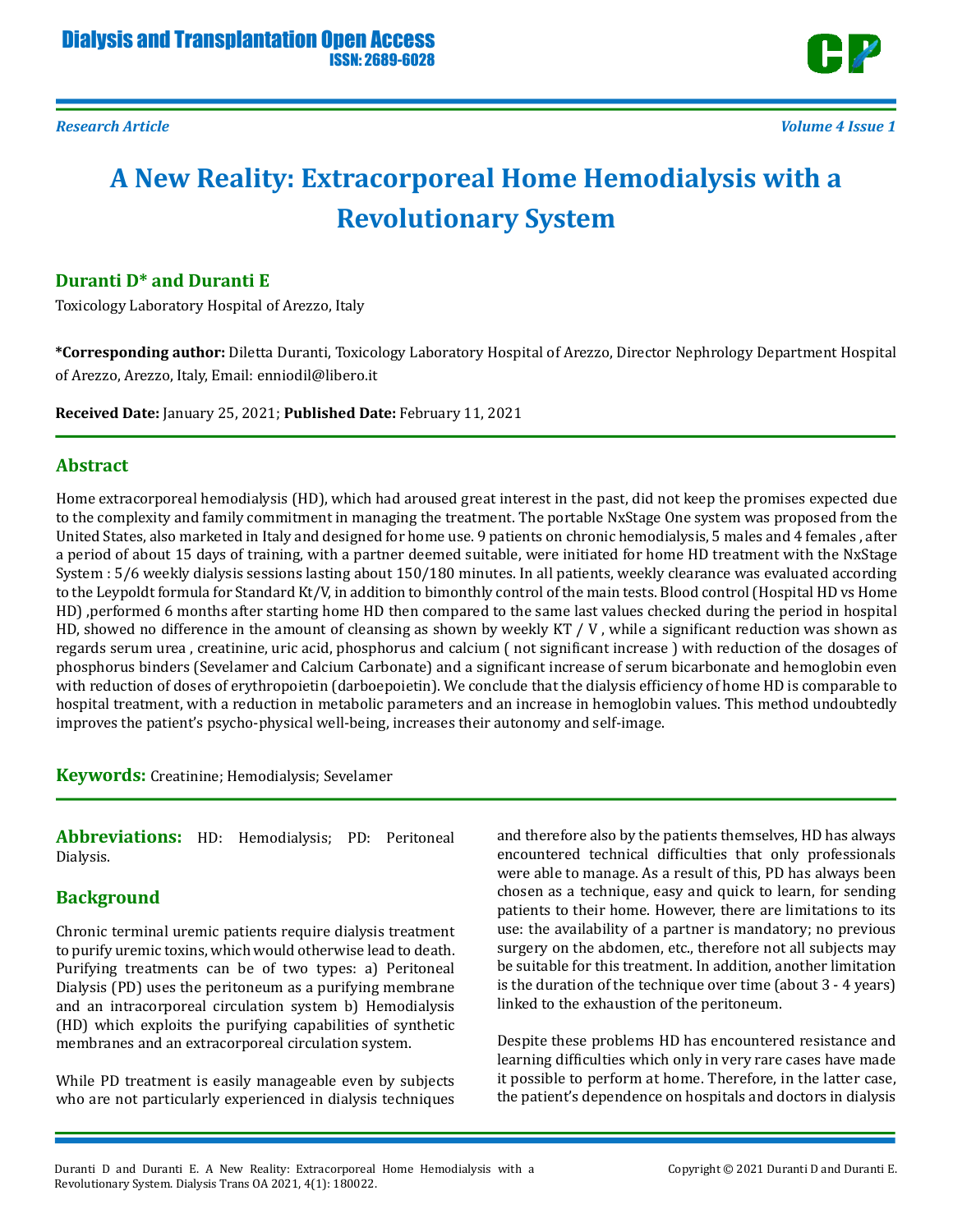centers is total. It is therefore obvious that dependence on one's own hospital dialysis center results in the need for three-weekly transfers from one's home to the hospital and vice versa with any weather and health conditions, with even more inconvenient implications for those who live in disadvantaged areas. To this are added long periods (at least 4-5 hours) of stay in the dialysis center that take away freedom and management of one's free and working time. All this significantly limits the quality of life of patients. An innovative technological platform for Home HD has overcome and solved the limits of the traditional technical approach which until now has shown many critical aspects. The simplicity of use, the reliability of the technique, the management of vascular access and the simplification of materials seem resolved [1-3].

 The portable NxStage One system was proposed from the United States, also marketed in Italy and designed for home use. At this regard a group of patients in Home HD was evaluated, already for an average period of about one year, comparing the previous period of Hospital HD to the period of Home HD to evaluate the efficacy and safety, over time, of a method that could be extended over time to more patients. The possibility of expanding the method to all those who might be able to manage it would undoubtedly lead to substantial economic savings, taking into account that the average cost / patient- of Hospital HD is around 60,000 euros / year against 27-30000 euros / year of Home HD [3].

## **Materials and Methods**

9 patients on chronic HD, 5 males and 4 females, with a mean age of  $55 \pm 5$  years, dialysis age  $102 \pm 135$  months, after a period of about 15 days of training, with a partner deemed suitable, were initiated to Home HD treatment with the NxStage System (9 ± 6 months): 5/6 weekly dialysis sessions lasting about 150/180 minutes (Table 1). In all patients, the weekly KT / V according to the Leypoldt formula [4] and the control blood tests ( serum Urea , Creatinine , Uric Acid , Ca , P , Na , K , PTH , Hb ) as well as other parameters such as the use of weekly Erythropoietin and the daily use of Phosphorus Chelators, Calcium Carbonate and Oral Iron were evaluated 6 months after the start of home HD. The data were then compared to the same last values checked during the period in hospital HD, in this case we considered the iron administered intravenously. Statistical significance between the two periods was evaluated with Student's T for paired data.

| <b>Membrane</b>            | 5 pts Polysulphone 4 pts polyamide                | 9 pts Polyetheresulphone |
|----------------------------|---------------------------------------------------|--------------------------|
| Dialyzer surface           | 5 pts 2,5 m <sup>2</sup> 4 pts 2,1 m <sup>2</sup> | 9 pts $1,6 \text{ m}^2$  |
| Dialysis hrs/week          | $12 \pm 0.5$                                      | $13,5 \pm 1,5$           |
| QB ml/min                  | 300                                               | 250                      |
| QD ml/min                  | 600                                               | 150                      |
| Buffer concentration mEq/l | Bicarbonate 35                                    | Lactate 40               |

**Table 1:** Characteristics of the treatments in the 9 patients (QB = blood flow ,QD = dialysate flow )during the two periods.

### **Results**

Blood control (hospital HD vs. home HD) performed six months after starting home HD (Table 2) did not show differences in the amount of the weekly KT / V. On the contrary home HD showed a significant reduction of serum Urea, Creatinine, Uric Acid, Phosphorus and Hemoglobin .This last parameter improved despite a slight reduction in weekly doses of Darboepoietin (Table 3). Ca and PTH improved even if not significantly with a maintenance or a reduction in the dosages of phosphorus binders (Sevelamer and Calcium Carbonate) (Table 3). In addition serum Bicarbonate improved significantly. With regard to martial therapy, intravenous iron gluconate was administered during the period of hospital HD, while for HD at home we preferred to prescribe oral liposomal iron. This is for a better convenience of drug administration, since intravenous iron is unsuitable and safe for intravenous administration at home, by untrained people and therefore in the absence of doctors or nurses.

|                  | <b>Hospital HD</b> | <b>Home HD</b> | P         |
|------------------|--------------------|----------------|-----------|
| Weekly KT/V      | $2,3 \pm 0,5$      | $2,2 \pm 0.7$  | <b>NS</b> |
| Urea mg/dl       | $161 \pm 31$       | $136 \pm 29$   | 0,05      |
| Creatinine mg/dl | $11,2 \pm 1,7$     | $9,7 \pm 1,4$  | 0,05      |
| Uric Acid mg/dl  | $6.5 \pm 1$        | $5,2 \pm 1,2$  | 0,03      |
| Na mEq/l         | $139 \pm 1,9$      | $139 \pm 1.2$  | <b>NS</b> |
| KmEq/I           | $5,4 \pm 1,6$      | $5,2 \pm 1,2$  | <b>NS</b> |
| Ca mg/dl         | $8,5 \pm 0,8$      | $9,6 \pm 0,6$  | <b>NS</b> |
| P mg/dl          | $5,8 \pm 1,4$      | $5,0 \pm 1,1$  | 0,05      |
| $Hb$ gr/l        | $10,3 \pm 1,3$     | $11,7 \pm 1,5$ | 0,05      |
| PTH pmol/l       | $74 \pm 91$        | $61 \pm 88$    | NS        |

**Table 2**: Comparison between Blood Tests at the end of the Period in Hospital HD and 6 Months after the Transition to Home Hd in 9 Patients.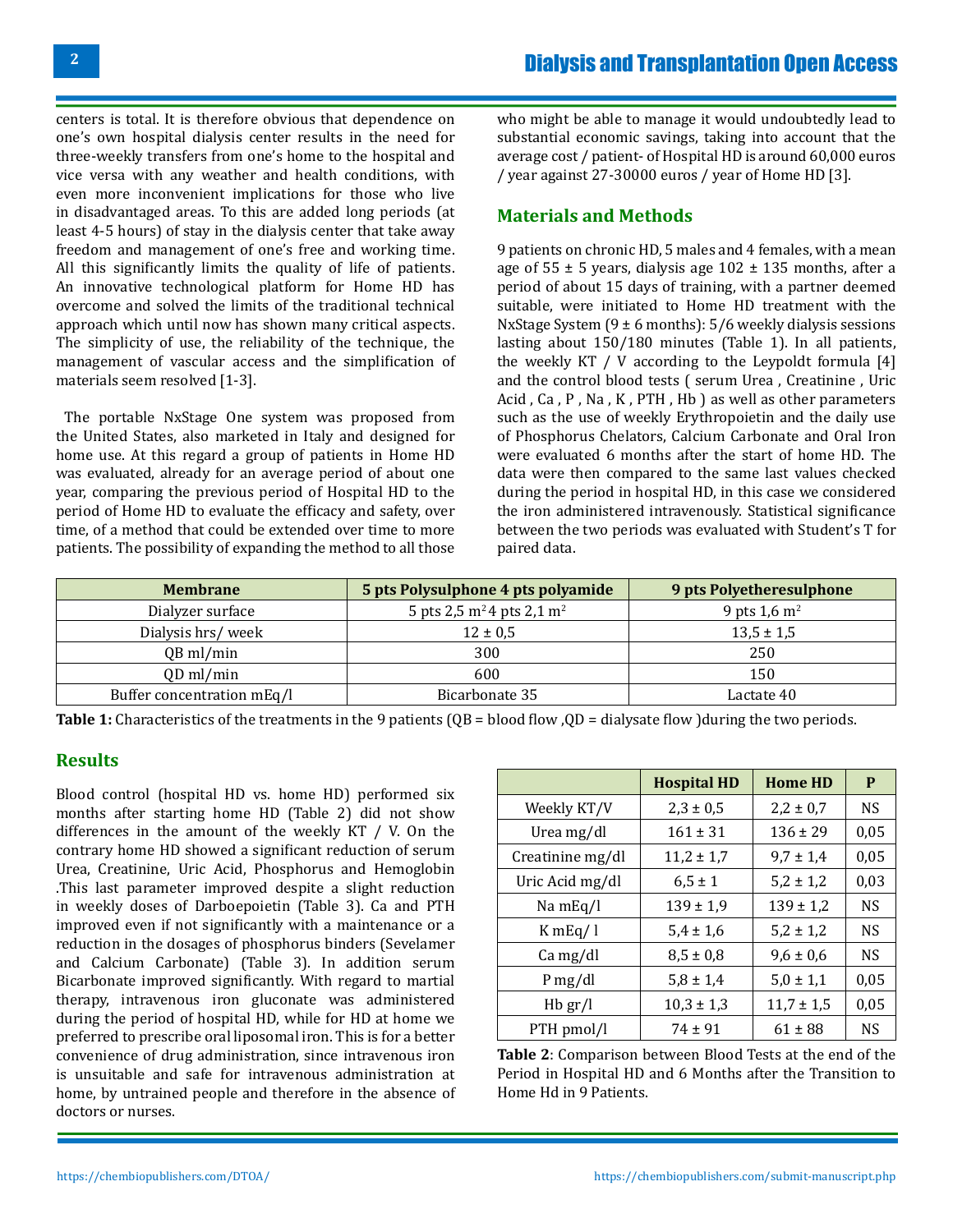| Drug                          | <b>Hospital HD</b> | <b>Home HD</b>    |
|-------------------------------|--------------------|-------------------|
| Darboepoietin mcg/week        | $34,2 \pm 10$      | $33,3 \pm 10$     |
| Intravenous iron mg /<br>week | $46,9 \pm 28,3$    |                   |
| Oral iron mg / week           |                    | $168,3 \pm 158,1$ |
| Ca Carbonate gr / day         | $10,5 \pm 6,3$     | $9,3 \pm 7$       |
| Sevelamer mg / day            | $32,2 \pm 14,5$    | $34,2 \pm 14,2$   |

**Table 3:** Dosages of the main drugs taken during the two periods.

### **Discussion**

Today many difficulties of home HD seem to be overcome thanks to new technologies, such the NxStage System (Figures 1 & 2). This equipment allows frequent dialysis sessions, avoiding long periods between sessions and allowing the organism a nearly continuous purification. The NxStage System One was developed to address these challenges. The system is an innovative, flexible device that can deliver hemodialysis, hemofiltration, and/or ultrafiltration therapies to patients with renal failure or fluid overload. The unique characteristics of this system include a highly automated system design with a drop-in cartridge to facilitate training and simple operation; portable size and independence from dedicated infrastructure to minimize practical barriers to where therapy may be administered; use of high‐quality premixed treatment fluids to enable capture of the potential clinical benefits of fluid purity without the hassles of local water treatment; and wide operating ranges to allow clinician flexibility in patient therapy prescriptions.



**Figure 1:** Small portable machine with wheeled trolley. There are pre – packaged dialysate bags containing lactate on the road.





**Figure 2:** Pre – packaged kit containing dialyzer filter and blood lines.

Most conventional hemodialysis uses bicarbonate-based dialysate, which typically uses acetate as an acid concentrate. Therapies using prepackaged fluids, such as PD or the NxStage System One, use lactate based dialysate. Lactate provides a practical buffer alternative, as it is converted by the patient rapidly to bicarbonate on a 1:1 basis primarily by the liver and also the skeletal muscle. Lactate should not be confused with acetate in terms of patient tolerance and cardiovascular stability. Acetate has known vasodilatory effects that far exceed lactate. Clinicians prescribing hemodialysis with the NxStage System One have observed that lactate-buffered dialysate is well-tolerated by patients. Data shown at the 2004 American Society of Nephrology Annual Meeting showed that moderate elevation of serum lactate levels at the end of treatment is less than that observed in low to moderate physical exertion and returns to baseline levels soon after treatment. Premixed, 5-liter dialysate bags are portable along with the System One. This offers patients the freedom to travel, with a physician prescription, without interrupting their treatment schedule. Usage by the patient has been simplified. The physician determines the number of bags the patient requires; the patient simply hangs and connects the bags for treatment [11]. As regard home HD our data confirm a better control ,compared to hospital HD , of many serum parameters , as already reported in previous works, considered to worsen during uremic syndrome [1-4]. All this with the goal of improving the quality of life of the patient undergoing hemodialysis treatment, treating him in his own family environment, reserving the diagnostic and therapeutic aspects for the most complex clinical situations to the hospital environment. Reducing the need to resort to the hospital environment, for situations that can be easily controlled at home. Increasing collaboration with the Family Doctors for the care and follow-up of the chronic uremic patients undergoing dialysis treatment. Experimenting with